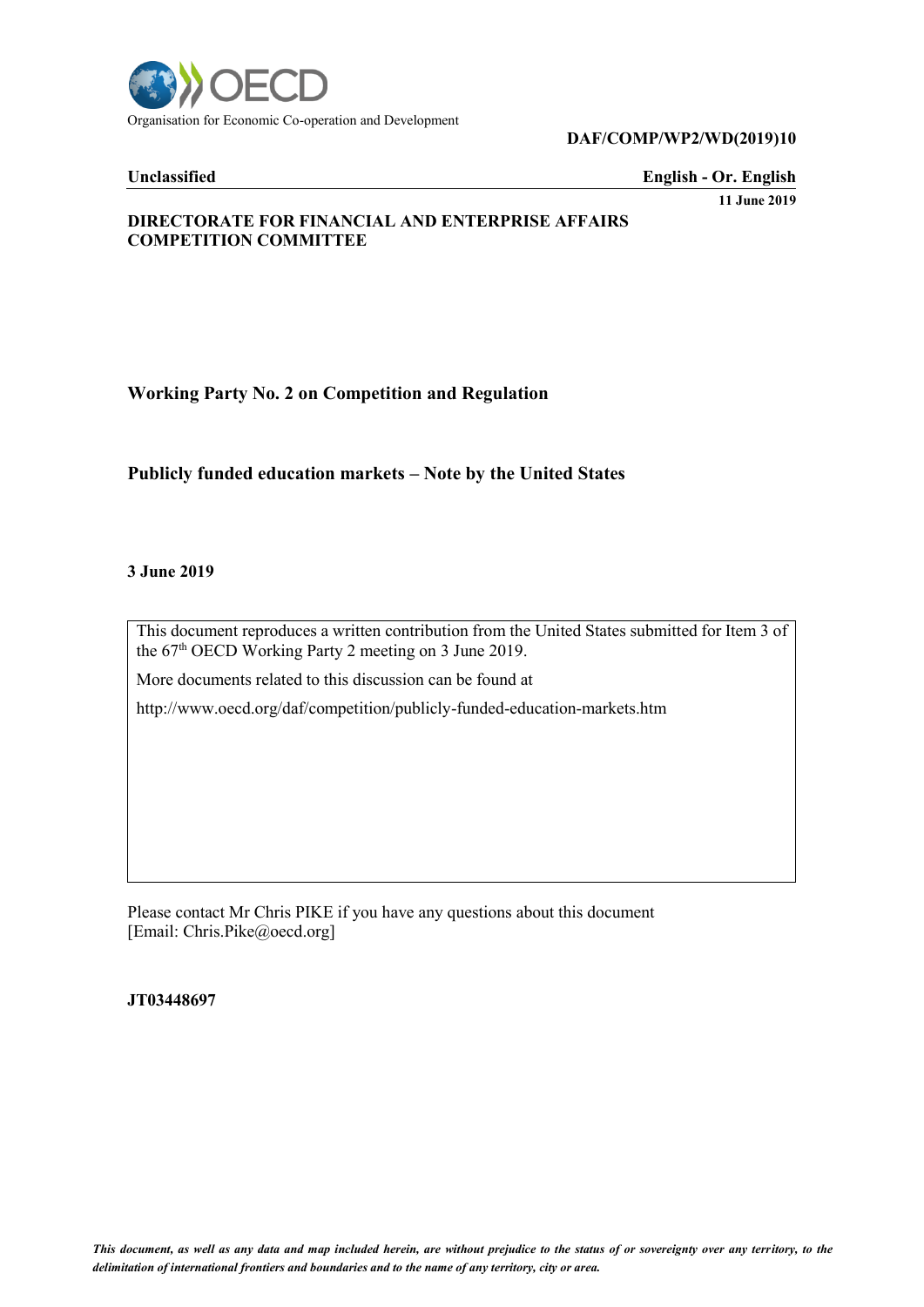# *United States*

## **1. Introduction**

1. Providing educational services to students is a business endeavor that operates much like any other. Education providers and consumers respond to incentives that economists and antitrust enforcers are well accustomed to analyzing. Indeed, higher education is one of the United States' oldest and largest industries. One 2014 Government Accountability Office report estimates that public colleges and universities receive in excess of \$300 billion in revenue annually.<sup>1</sup> Private institutions likely add hundreds of billions of dollars more, as do ancillary industries that exist only to serve higher education, like financial lenders, textbook manufacturers, tutors, and test preparation services.

2. There are some common features of higher education businesses that may be significant to antitrust analysis. For instance, colleges are typically non-profit entities, they often have the ability to engage in significant price discrimination, and they frequently provide diverse services ranging from housing to in-house publishing to consumers who already have a relationship with the institution. This paper first sets forth selected guiding principles on how the U.S. enforcement agencies apply existing antitrust principles to conduct in higher education and then summarizes the major U.S. antitrust cases in higher education in order to highlight some of these common issues.

# **2. Competition Principles Applied to Education**

3. As in any other market, competition between educational institutions is a driver of consumer welfare. When schools have to compete for students, they must respond to consumer demand, including by offering services that better meet the educational needs of students.

4. Even when the government subsidizes education using public funds, legislatures can design systems that capture the benefits of competition by ensuring that consumers play a role in choosing their preferred educational institutions. The charter school and voucher movements in primary and secondary education in the United States are two examples of policies that can increase competition through school choice.

5. Additionally, legislatures often play an important role in determining the barriers to entry for educators and educational institutions. Like in other specialized industries, incumbents in the education industry have an incentive to restrict supply by erecting quality or other requirements before new entrants can offer educational services. If the certification requirements are unnecessary or overly burdensome, they reduce consumer welfare by raising the cost to supply education, or by restricting the number of new entrants in the market. For this reason, legislatures should carefully evaluate whether certification requirements are necessary to accomplish a policy goal. For the same reason, antitrust enforcers should closely evaluate the tactics of private accreditation organizations or other associations of educators comprised of horizontal competitors who act together to raise barriers to entry.

<sup>&</sup>lt;sup>1</sup> Higher Education: State Funding Trends and Policies on Affordability, at Table 3, available at [https://www.gao.gov/assets/670/667557.pdf.](https://www.gao.gov/assets/670/667557.pdf)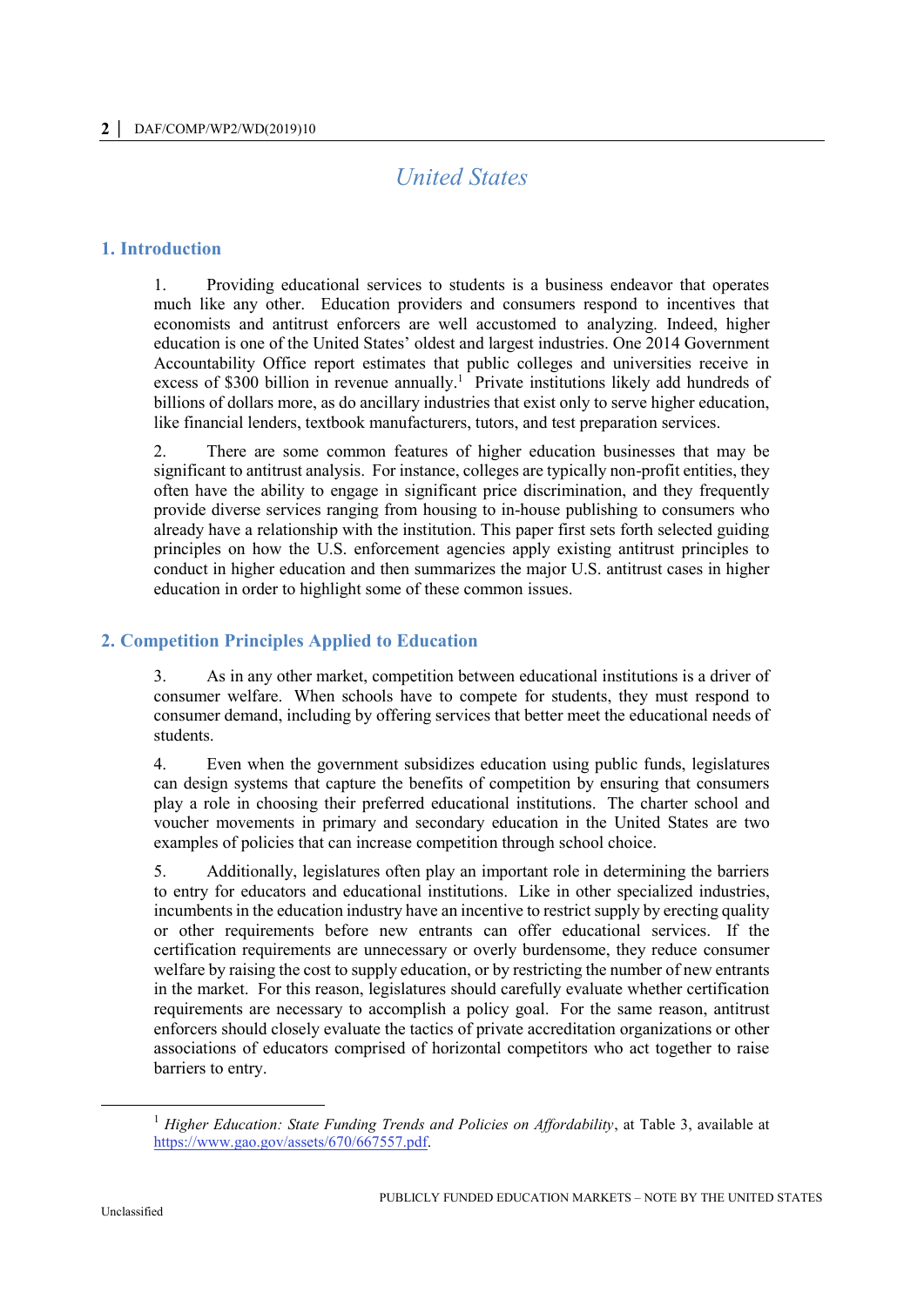6. Many higher education transactions reflect traditional economic arrangements that are familiar to antitrust enforcers—there is a fee (e.g., tuition, room and board, activity fees) exchanged for a service (e.g., education, housing, meals). Some aspects of a transaction might at first blush appear contrary to economic decision-making, but further inquiry can uncover the incentives that drive economic analysis. For instance, colleges do not necessarily charge the maximum price to all of their customers, but this phenomenon can be explained as a type of network effect: colleges that can attract excellent students can optimize the quality of their product for other customers. It is therefore important for antitrust analysis to understand the facts that explain an educational institution's incentives. For instance in *United States v. Brown University*, 2 the Third Circuit remanded the case for the district court to take a closer look at conduct that was tantamount to price fixing and would typically be condemned as per se unlawful. The unfamiliar motivations surrounding financial aid decisions made the outcomes less predictable than in a typical price-fixing case and required additional factual inquiry to understand the economic effects.

7. The U.S. enforcement agencies thus apply the familiar tool of effects analysis to the conduct of educational institutions. Before doing so, however, the agencies must decide whether the conduct is commercial in nature and whether any exceptions should apply in the education context to conduct that would otherwise be condemned as per se unlawful.

#### **2.1. Commercial vs. non-commercial conduct**

8. The Sherman Act applies only to restraints "of trade or commerce,"<sup>3</sup> meaning that some actions, even if acted on jointly, would fall outside of the ambit of the antitrust laws if they were non-commercial.<sup>4</sup> The Supreme Court has interpreted this "non-commercial exception quite narrowly, however, explaining that Congress intended the Sherman Act to apply "as broadly as it could."<sup>5</sup> As such, colleges and universities do not enjoy a blanket exemption from the Sherman Act even when they are structured as non-profit entities.<sup>6</sup> Instead of asking whether the entity is a commercial actor, the test is whether the conduct, agreement, or decision at issue is commercial in nature. As highlighted by *Brown University*, the inquiry is a fact-specific one, based "on the nature of the conduct in light of the totality of the surrounding circumstances."<sup>7</sup> There, the court held that agreements to affect tuition prices are indeed commercial. $<sup>8</sup>$  This result is in line with the trend in recent</sup> cases to draw the contours of "commerce" quite broadly.<sup>9</sup>

9. When considering agreements among higher education institutions, the U.S. enforcement agencies evaluate not the actor, but rather the commercial nature of the act and its expected effect. The three principal levers of competition in a traditional commercial market are price, output, and quality. If an agreement between academic

6 *Id.* at 786-87.

<sup>7</sup> *Brown University*, 5 F.3d at 666.

8 *Id.*.

 $\overline{a}$ 

9 *See, e.g.*, *Agnew v. Nat'l Collegiate Athletic Ass'n*, 683 F.3d 328, 338 (7th Cir. 2012); *O'Bannon v. Nat'l Collegiate Athletic Ass'n*, 802 F.3d 1049, 1065 (9th Cir. 2015).

<sup>2</sup> 5 F.3d 658 (3d Cir. 1993).

 $3$  15 U.S.C. § 1.

<sup>4</sup> *See Klor's, Inc. v. Broadway-Hale Stores, Inc.*, 359 U.S. 207, 213 n.7 (1959).

<sup>5</sup> *Goldfarb v. Va. State Bar*, 421 U.S. 773 (1975).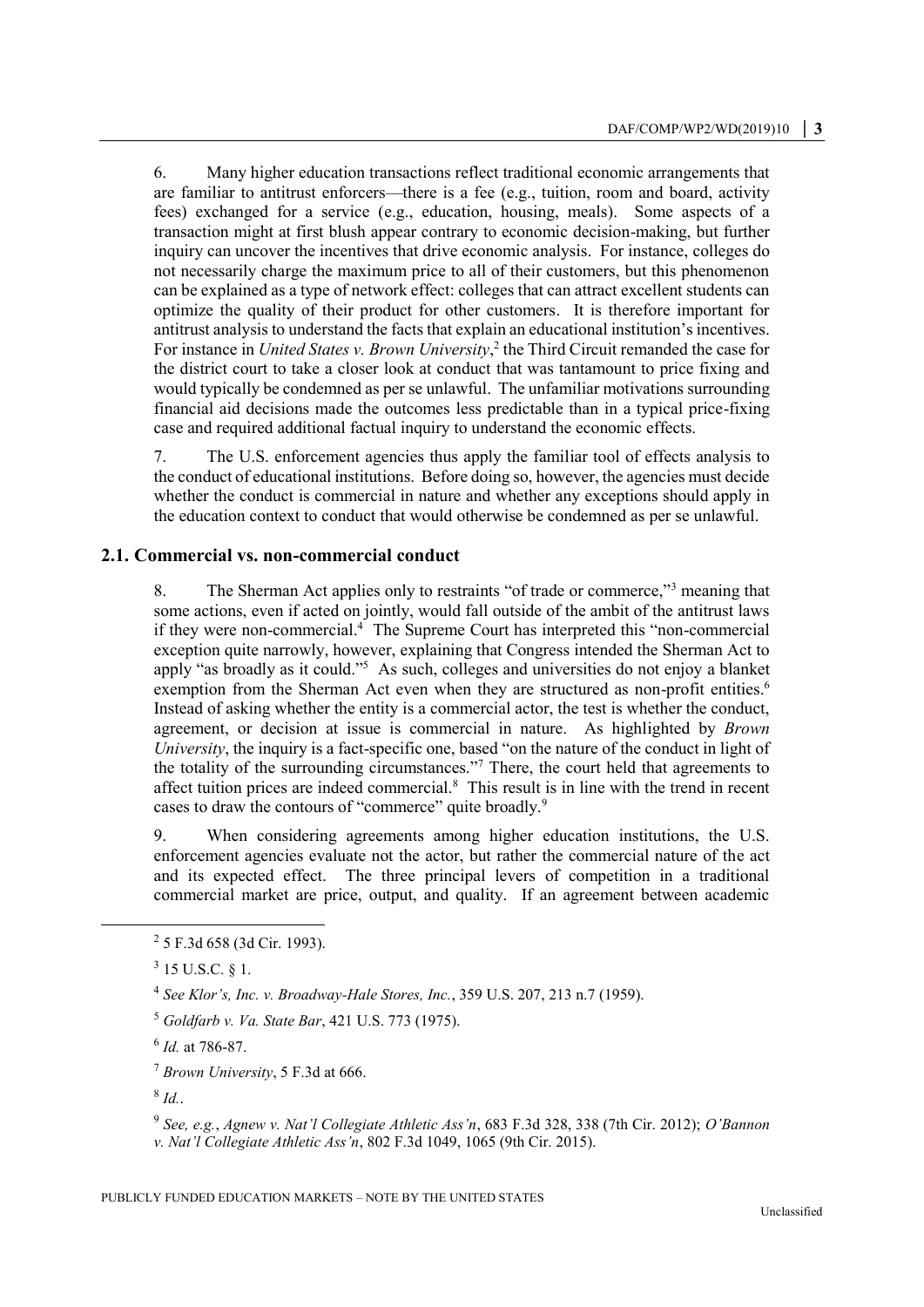#### **4 │** DAF/COMP/WP2/WD(2019)10

institutions materially restrains competition on dimensions of price, output, or educational quality, it is likely commercial in nature and covered by the Sherman Act.

10. Those named dimensions are far broader than their labels imply. "Price" includes more than just the tuition sticker price; it extends at least to scholarships, discounts, room and board, and other fees levied by a university. "Output" is broader than just the total number of students admitted; it could also include the number of students admitted at any particular point in the application process, the application process itself, admissions standards, the admission of transfer students, or efforts to recruit applicants or transfer students. Finally, the notion of "quality" encompasses a range of agreements, such as those that restrict majors or courses offered, the qualifications of professors hired, the number of professors hired, or the perceived or actual difficulty of curricula.

#### **2.2. Standard of review in educational markets**

11. Under the Sherman Act, an agreement in restraint of trade is judged by its reasonableness unless the effect of the agreement is so well understood that it falls into a special category of *per se* offenses, such as price fixing, market allocations, and output restrictions.

12. After the *Brown University* case, some have incorrectly argued that there are no *per se* illegal agreements among educational institutions, because those institutions necessarily have educational quality as a goal.<sup>10</sup> The court in *Brown University*, however, specifically noted that educational institutions are not "immune from *per se* treatment" for "commercially motivated conduct."<sup>11</sup>

13. The U.S. enforcement agencies consider whether an agreement among educational institutions deserves *per se* treatment much like they would in any other market.

14. First, assuming an agreement and restraint exist, the agencies consider whether the restraint is reasonably related to, and reasonably necessary to achieve procompetitive benefits from an efficiency-enhancing integration of economic activity (also known as "ancillary").<sup>12</sup> If the restraint is ancillary to a collaboration, then the harm of the restraint on competition will be considered together with the benefits of the restraint, and evaluated for reasonableness overall. If the restraint is naked, however, then the question is whether its effects are so well understood as to obviate the need for detailed analysis. If the effects of the agreement enhance educational or other aspects of quality then a reasonableness analysis may be required to understand the ultimate effect on consumer welfare.

# **3. Cases Applying Antitrust Law to Higher Education**

15. In *Goldfarb v. Virginia State Bar,* the U.S. Supreme Court expressly rejected a blanket exception to the antitrust laws for entities engaged in public service, emphasizing

 $\overline{a}$ 

<sup>10</sup> *See, e.g.*, Brief for American Council on Education as Amicus Curiae in Support of the Petition for a Writ of Certiorari at 9-10, *Nat'l Collegiate Athletic Ass'n v. Law*, 1998 WL 34103010 (*Brown University* stands for the "principle that antitrust challenges to nonprofit entities pursuing noncommercial goals warrant careful consideration under a plenary rule-of-reason review[.]").

 $11$  5 F.3d at 672 (italics added).

<sup>12</sup> *See, e.g.*, *Rothery Storage & Van Co. v. Atlas Van Lines, Inc.*, 792 F.2d 210 (D.C. Cir. 1986).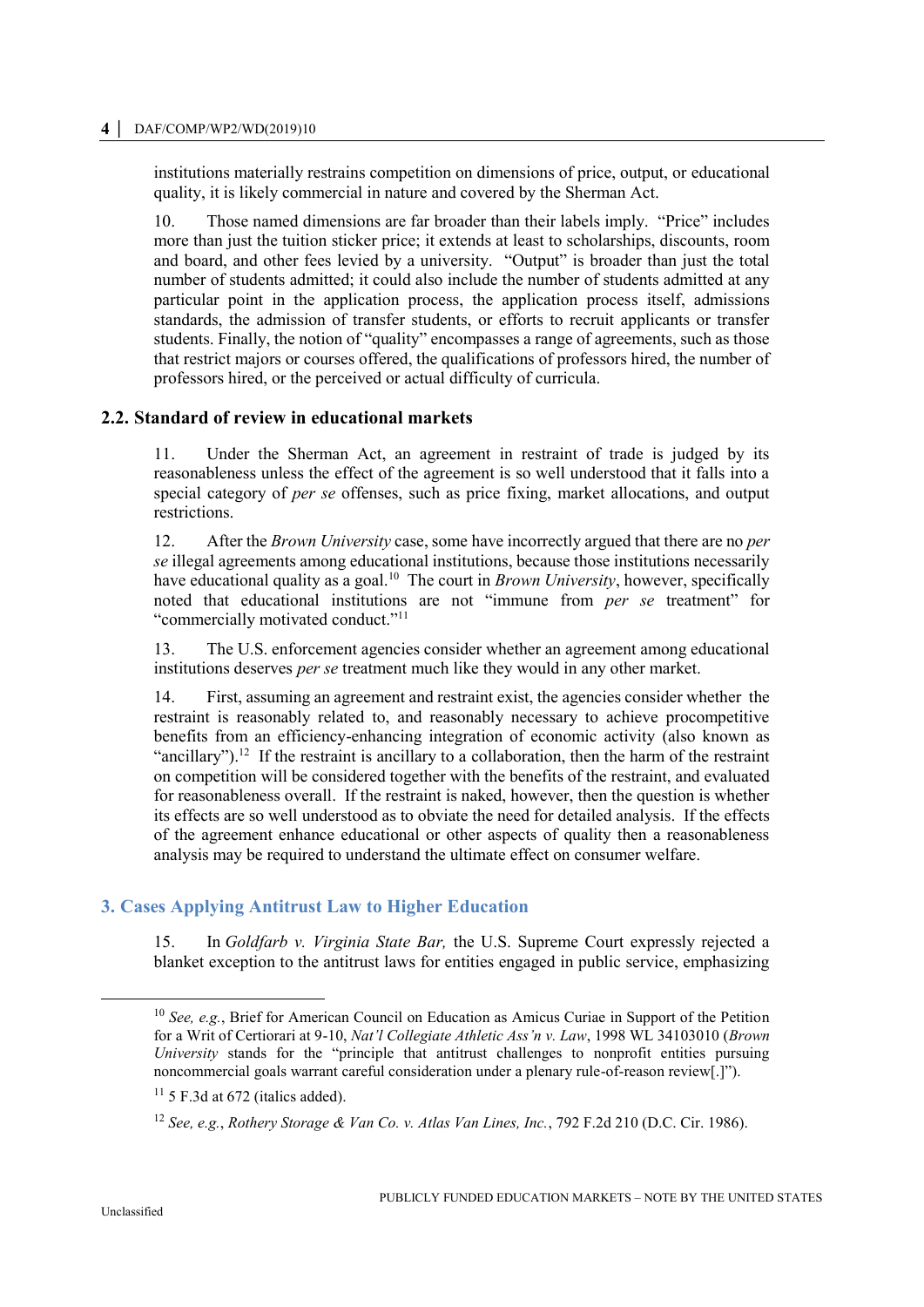that "Congress intended to strike as broadly as it could in  $\S$  1 of the Sherman Act."<sup>13</sup> Since *Goldfarb,* educational entities often have been subjected to the antitrust laws if the activity at issue is determined to be commercial.

16. One of the leading private actions applying antitrust law to the business of higher education is *National Collegiate Athletic Association v. Board of Regents of the University of Oklahoma et al.*, in which the University of Oklahoma alleged that the NCAA's control over the televising of college football games violated Section 1 of the Sherman Act.<sup>14</sup> The district court concluded that the NCAA controls over college football "are those of a classic cartel with an almost absolute control over the supply of college football" and that the procompetitive justifications offered were insufficient.<sup>15</sup> The U.S. Court of Appeals for the Tenth Circuit found the plan constituted *per se* illegal price fixing and, even assuming it was not a *per se* violation, rejected the procompetitive arguments the NCAA made in support of its plan.<sup>16</sup> The Supreme Court held that applying a *per se* standard would be inappropriate because the case involved "an industry in which horizontal restraints on competition are essential if the product is to be available at all."<sup>17</sup> Applying a truncated rule of reason analysis, the Court found the NCAA's plan violated the Sherman Act.

17. About a decade later, in 1991, the U.S. Department of Justice (DOJ) filed a civil suit alleging a violation of the Sherman Act in the higher education industry, *United States*  v. Brown University.<sup>18</sup> The DOJ alleged that nine elite universities had illegally conspired to restrain price competition on financial aid to prospective undergraduate students beginning as early as 1980.<sup>19</sup> The universities involved, including Ivy League schools and MIT, had formed a specific group (called the "Overlap" schools) whose purpose was to "eliminate price competition among those schools for talented students among member institutions."<sup>20</sup> This restraint on price competition resulted in less financial aid—and thus higher family contributions—for some financial aid applicants.

18. The Ivy League schools settled with the DOJ and a consent decree pertaining to these defendants was filed concurrently with the Complaint.<sup>21</sup> MIT did not join in the

<sup>16</sup> *Id.* at 96-97.

 $\overline{a}$ 

<sup>17</sup> *Id.* at 101.

<sup>18</sup> 5 F.3d 658 (3d Cir. 1993).

<sup>19</sup> The named defendants included Ivy League members Brown University, Columbia University, Cornell University, Dartmouth College, Harvard University, Princeton University, University of Pennsylvania, and Yale University (collectively, "the Ivies"), and the Massachusetts Institute of Technology (MIT). The DOJ's complaint alleged that the Overlap universities (1) agreed not to award merit (i.e., non-need-based) scholarships based on academic achievement or other attributes, (2) agreed on a formula for determining the family contribution, (3) compared and eliminated significant differences between schools in the family contribution for individual students at annual spring meetings, and (4) exchanged self-help levels for students and, in an annual spring meeting, often matched self-help awards for individual students.

 $20\,$  5 F.3d at 673.

 $2<sup>1</sup>$  The consent decree restrained the Ivy League members from, among other things, agreeing with any other college or university (1) on all or part of financial aid awarded to any student or any

<sup>13</sup> 421 U.S. 773, 787 (1975).

<sup>&</sup>lt;sup>14</sup> 468 U.S. 85 (1984).

<sup>&</sup>lt;sup>15</sup> *Id.* at 95-96 (internal quotation omitted).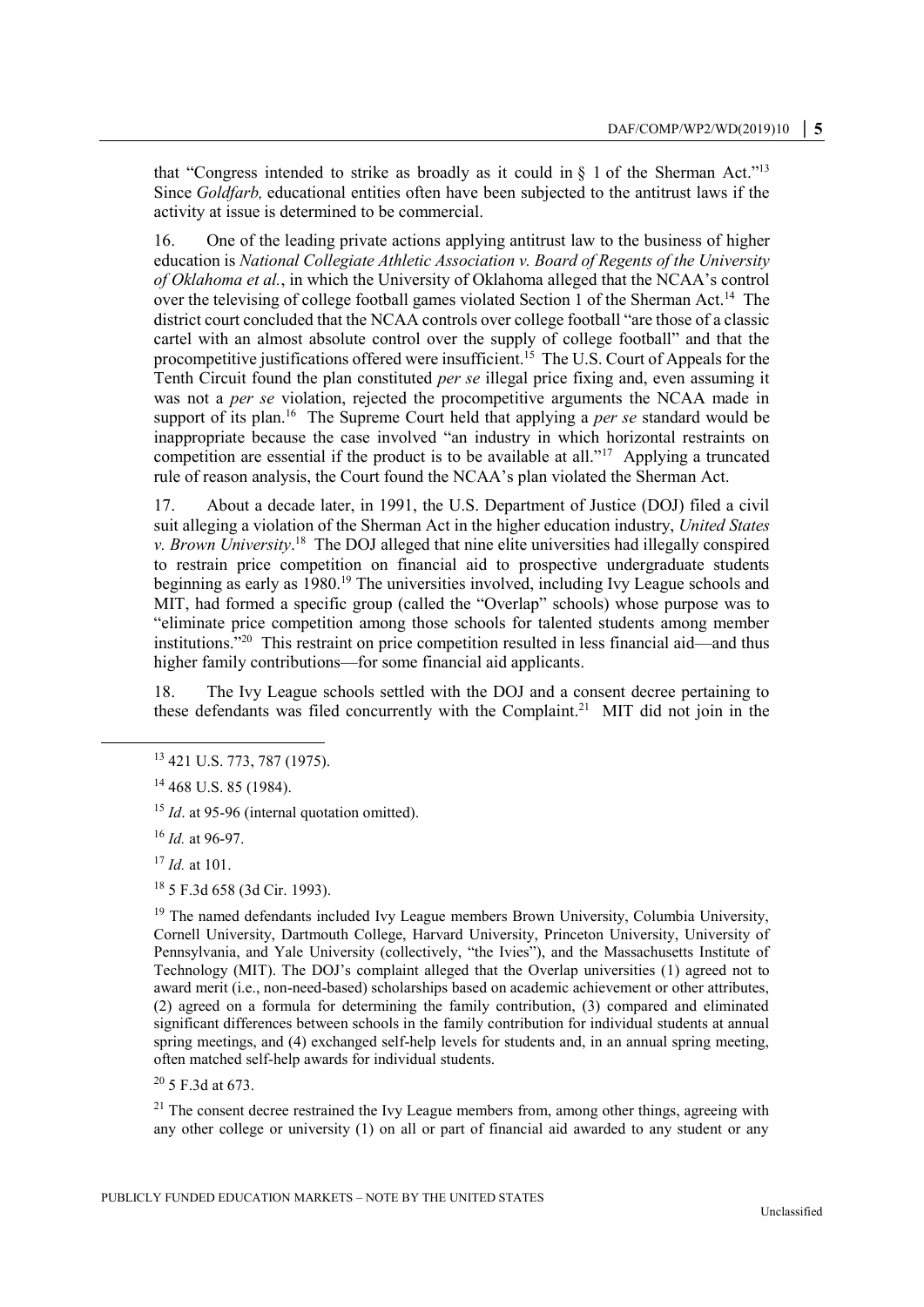#### **6 │** DAF/COMP/WP2/WD(2019)10

settlement and the matter proceeded to trial. The district court<sup>22</sup> held that MIT's conduct was an illegal horizontal price fixing arrangement and issued an injunction prohibiting MIT from participating in any agreements with other colleges and universities that may have the tendency to affect the price to be paid by a prospective student. MIT appealed the district court decision.

19. In September 1993, the U.S. Court of Appeals for the Third Circuit reversed the district court opinion and remanded the case, requiring the district court to conduct additional analysis.<sup>23</sup> As a threshold matter, the Third Circuit agreed with the district court that the Overlap agreement was subject to scrutiny under Section 1 of the Sherman Act. The Third Circuit noted the Sherman Act applied because "the payment of tuition in return for education services constituted commerce."<sup>24</sup> The Third Circuit held, however, that the conduct was not *per se* unlawful price fixing, noting the uncertainty regarding the impact of the conduct on competition, given that MIT had argued the colleges' motives were not to profit-maximize but rather to accomplish a social good.<sup>25</sup>

20. There have been several cases addressing whether the decision to accredit a school is commercial in nature, and therefore subject to the antitrust laws. In *Marjorie Webster Junior College v. Middle States Association of Colleges and Secondary Schools, Inc.*, <sup>26</sup> the U.S. Court of Appeals for the D.C. Circuit held that an accreditation decision could be "distinct from the sphere of commerce" if it was for educational purposes rather than to achieve a commercial goal. The Sixth Circuit addressed the question in *Foundation for Interior Design Education Research v. Savannah College of Art & Design*, where the plaintiff, an accreditation organization for interior design education programs, denied the defendant's application for accreditation and sought declaratory judgment that it did not violate the antitrust laws by excluding the defendant school.<sup>27</sup> The defendant made multiple counterclaims, including alleging a group boycott by the foundation and its members. Although the court decided on other grounds, the Sixth Circuit noted that an accreditation decision might be made for non-commercial reasons, and under those circumstances would escape antitrust scrutiny.

21. In *Jung v. Ass'n of American Medical Colleges et al.*, medical school graduates in their training residencies alleged that the National Resident Matching Program violated

 $\overline{a}$ 

student's family contribution, (2) to apply a similar or common formula for contributions, and (3) whether or not to offer merit-based awards. The consent decree also prohibited the Ivy League members from exchanging a number of different types of information with other colleges and universities, including the school's plans regarding the amount of self-help and proposed financial aid awards. The Ivy League members also were required to refrain from exchanging budgetary information, including future tuition projections and general faculty salary levels, and from agreeing to fix tuition levels or faculty salary levels.

<sup>22</sup> *United States v. Brown Univ., et al*., 805 F.Supp. 288 (E.D. Pa. 1992).

<sup>23</sup> 5 F.3d at 673.

<sup>24</sup> *Id*. at 666.

 $25$  For instance, MIT argued that the Overlap allowed for an increase in socio-economic diversity and allowed more students to receive financial aid.

<sup>26</sup> 432 F.2d 650, 654 (D.C. Cir. 1970).

 $27$  244 F.3d 521 (6th Cir. 2001).